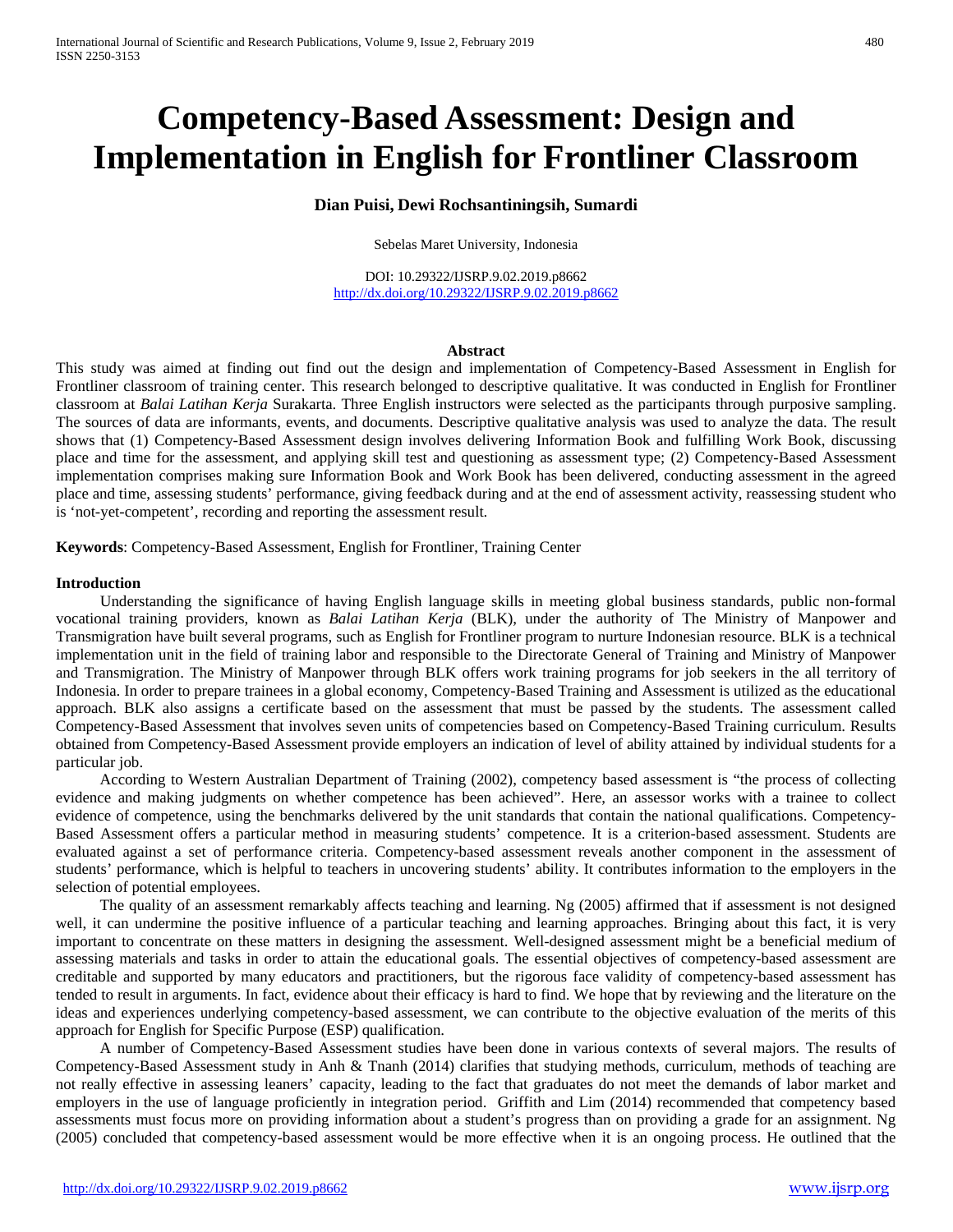evaluation of students' performance cannot be fully reviewed under a few tasks, but under long-term development. Exploring the implementation of Competency-Based Assessment becomes important to analyze. Hence to grow more elaboration on this issue, this study is an attempt to investigate the design and implementation of Competency-Based Assessment in English for Frontliner Classroom of *Balai Latihan Kerja* Surakarta.

# **Related Literature**

For Gonczi, et al (1993), competency is a combination of attributes underlying some aspect of successful professional performance; A set of relevant attributes includes knowledge, skills, and attitudes. Efrim, et al. (2003) argued that related in a vocational context, competencies can often be readily inferred by observing outcomes. Rivin (2015) outlined that competency includes the ability to apply skills and knowledge beyond the immediate classroom setting. In other words competency is a set of attributive behaviour (involves, knowledge, skill, and attitude) to employ work activities in a real job situations. To confirm that an individual can perform to the standard expected in the workplace, it is a need to administer competency-based assessment. Western Australian Department of Training (2002) postulated that competency-based assessment refers to the process of collecting evidence and making judgments on whether competence has been achieved. So we can say that competency-based assessment is the process of evaluating individual's competence aligned with prescribed standards of performance related on real work activities. Competency-Based Assessment ensures that students are capable of performing the standard expected in the workplace as transcribed in the competency standards. Western Australian Department of Training (2002) explained that the calculation of these assessments considers a trainee to be competent or not.

As a general rule in competency-based assessment, selecting the methods is needed based on most direct and relevant to the performance being assessed. One of the advantages of Competency-Based Training is that the teaching learning process can be designed individually by students and/or instructors to ensure flexibility. Hence, assessment procedures cannot be restricted to one mode, but it must support a range of different methods that can be applied in proportion to the needs of students and instructors. To avoid using a narrow evidence base, a mix of assessment sources may be used. The different types of assessment with the particular methods and processes are illustrated in more detail by Hager, et al. (1994) in Deißinger and Hellwig (2011: 18) in Table 1.

| Assessment form                                                                          | Observation                                                                |  |  |  |
|------------------------------------------------------------------------------------------|----------------------------------------------------------------------------|--|--|--|
| Methods                                                                                  | Product and/or process on-the-job                                          |  |  |  |
| Type                                                                                     | Checklists, rating scales, log books, skills books, work experience diary, |  |  |  |
|                                                                                          | interaction analysis, peer assessments, time series analysis               |  |  |  |
| Testing process                                                                          | Checking, categorising, rating                                             |  |  |  |
| Assessment form                                                                          | Skill tests                                                                |  |  |  |
| Methods                                                                                  | Work sample, skill sample, practical project                               |  |  |  |
| Type                                                                                     | Checklists, rating scales, research tasks, assignments                     |  |  |  |
| Testing process                                                                          | Checking, categorising, rating                                             |  |  |  |
| Assessment form                                                                          | Simulation                                                                 |  |  |  |
| Methods                                                                                  | Simulation, observation of product and /or process                         |  |  |  |
| <b>Type</b>                                                                              | Case studies, simulators, computer-adaptive tests, faults-findings         |  |  |  |
| Testing process                                                                          | Checking, categorising, rating                                             |  |  |  |
| Assessment form                                                                          | Evidence of prior learning /achievement                                    |  |  |  |
| Methods                                                                                  | Examination of evidence                                                    |  |  |  |
| Type                                                                                     | Certification, transcripts, portfolios                                     |  |  |  |
| Testing process                                                                          | Checking, categorising, rating                                             |  |  |  |
| Assessment form                                                                          | Ouestioning                                                                |  |  |  |
| Methods                                                                                  | Oral, written, questioning                                                 |  |  |  |
| Supply answer (short answer, restricted essay, extended essay) vs. select answer<br>Type |                                                                            |  |  |  |
|                                                                                          | (multiple choice, matching, completion, truefalse, alternate answer,       |  |  |  |
|                                                                                          | identification), viva voce or oral exam, self-ratings                      |  |  |  |
| Testing process                                                                          | Checking, categorising, rating                                             |  |  |  |
|                                                                                          |                                                                            |  |  |  |

Table 2.1 Types of Assessment

Table 1 demonstrates that assessment can be conducted as an observation of processes or products on the job, as a skills test in which a certain practical sample of a skill must be demonstrated or as a simulation of work activities, which is normally conducted off the job. Formerly gained competences can be assessed through the provision of evidence of these competences. Furthermore, more traditional forms of assessment such as oral or written tests can be applied especially with regard to assessment of underpinning theoretical knowledge. This combination is also operated for other assessment form.

# **Research Methodology**

The study belongs to qualitative research. Thus, the data interpretation was made in form of description. The sources of data were obtained from informants, events, and documents. The informants involved three English instructors and students who had the willingness to give valuable and related information corresponding to Competency-Based Assessment process. These informants were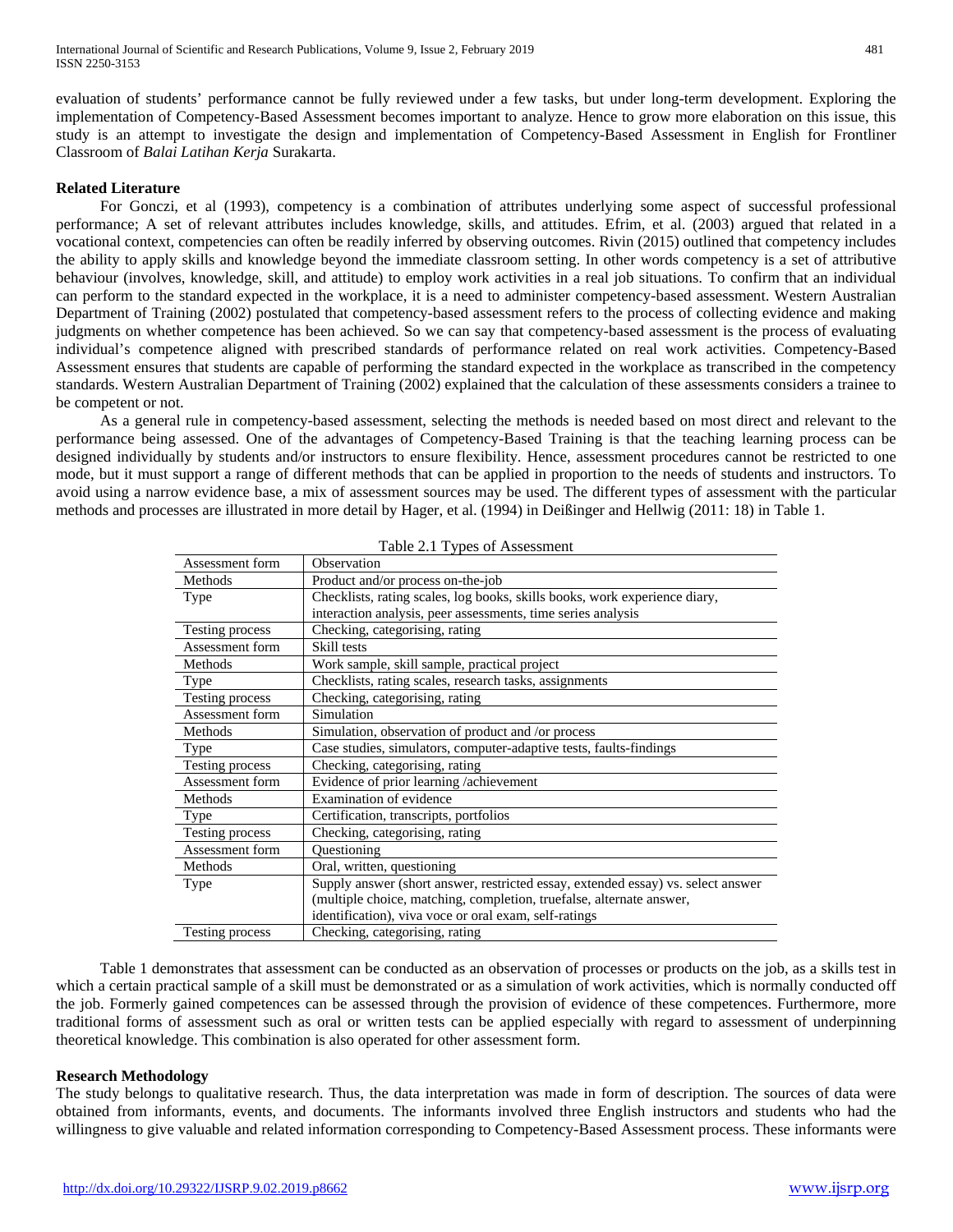selected through purposive sampling. It was semi-structured interview that was conducted to interview the informants concerning to the Competency-Based Assessment design and implementation in English classroom. The events were the ongoing assessment process done in the classroom. The documents used to analyze the implementation of Competency-Based Assessment were Module, Information Book, Work Book, and Assessment Book. These data were in the form of written document. In analyzing the data, it was applied data condensation, data display, and conclusion drawing/verification (Miles, et al., 2014). Data analysis process is begun by reviewing, selecting, summarizing raw data. Then, the data transformed into narrative text, table, and graphic. As a final point, the data findings were concluded.

#### **Findings**

The investigation results deal with the design and implementation of Competency-Based Assessment in English for Frontliner Classroom. These results are divided into two aspects along the lines of research problems. They are Competency-Based Assessment design and Competency-Based Assessment implementation. Designing Competency-Based Assessment is identified as an essential step to plan and prepare before it goes to the implementation. Well-designed assessment would direct its implementation properly. It would also relieve instructors to conduct the assessment. In English for Frontliner program, the assessment was conducted when each unit of competency has done. The instructors made sure that the students were ready to be assessed. Instructor asked the students whether or not they are ready for assessment or it can be seen from the course that instructors have taught as well. Further, all work criteria should have been taught by instructor as well to the students. The instructors ensured that the time and place for assessment had been agreed with the students. Instructors negotiated an exact time and place with students or simply announced date and time for assessment to students.

Beside selected documents, the instructors also designed the assessment into certain methods and testing processes. There were two sections of assessment were accomplished by each instructor. Related to the assessment design, written test and demonstration were employed by Instructor I to evaluate students' competency. Firstly, written test (for testing theory) was applied to assess students' knowledge. The content of written test was taken from Assessment Book. According to the standard, students needed to reach score of 75% to be stated competent. Instructor I declared that all students were competent in this section. Secondly, demonstration (for testing performance) was applied to examine students' skill in English. Instructor I administered each student to perform a demonstration as customer service at Delivery Service Company. There were around 10% students confirmed 'not yet competent' in this section. Next to study students' attitude, Instructor I directed observation of students' behavior in class.

With reference to assessment design, Instructor II utilized two parts of assessment. The first part was spoken test to assess theory. It was in form of oral questioning. The questions were related to the current unit, Greeting. Extended essay was regulated as assessment type. Accordingly, students might develop the answer by themselves. For testing process, checking was used to collect evidence of students' proficiency. Here, Instructor II had prepared checklist to assess students. The instructor checked the list every time students could achieve it. To pass this assessment section, students needed to be 100% correct in answering the question. Instructor II affirmed that for spoken test, students needed to be 100% correct, especially in the critical part. Most students were announced 'competent' in this section. There were only two students that were 'not yet competent'. They would be reassessed later. Instructor II explained that reassessment process was the result of student-instructor agreement. This agreement included time, place, and the material that would be reassessed. The second part was spoken test as well, but it was to test performance or skill. Students in group of two performed a dialog about Greeting. The testing process was similar with the first section that is checking. All students in this section were declared to be competent.

Instructor III also designed the assessment into certain methods and testing processes. There were two sections of assessment were accomplished. First was spoken test. Students were ordered to make a dialog in group of 2 and performed it in front of class. This assessment applied demonstration as assessment method and checking as testing process. Second assessment was written test. Instructor III arranged teacher-made-test that involved multiple choice and association test. This section used written test as assessment method and rating as testing process. Rating was preferred as students needed to achieve 70% as the minimum score.

| Table 1. The Summary of Assessment Form Osed by The Instructors |                |                        |                     |                  |                        |  |
|-----------------------------------------------------------------|----------------|------------------------|---------------------|------------------|------------------------|--|
| No.                                                             | Instructor     | <b>Assessment Form</b> | Method              | Type             | <b>Testing Process</b> |  |
|                                                                 | Instructor I   | Skill test             | Demonstration       | <b>Checklist</b> | Rating                 |  |
| 2.                                                              | Instructor II  | Skill test             | Demonstration       | <b>Checklist</b> | Checking               |  |
| 3.                                                              | Instructor III | Skill test             | Demonstration       | <b>Checklist</b> | Checking               |  |
| 4.                                                              | Instructor I   | Questioning            | Oral questioning    | Supply answer    | Checking               |  |
|                                                                 |                |                        |                     | (short answer)   |                        |  |
|                                                                 | Instructor II  | Questioning            | Written questioning | Select answer    | Rating                 |  |
| 6.                                                              | Instructor III | Questioning            | Written questioning | Select answer    | Checking               |  |

Table 1. The Summary of Assessment Form Used by The Instructors

In conclusion, all instructors employed skill test and questioning as the assessment form. Skill test was primarily utilized to assess students' skill, despite of in some occasion instructors might combine this assessment form to assess attitude. Questioning was mostly developed to test knowledge. The summary of questioning utilized by the instructors is shown in Table 1.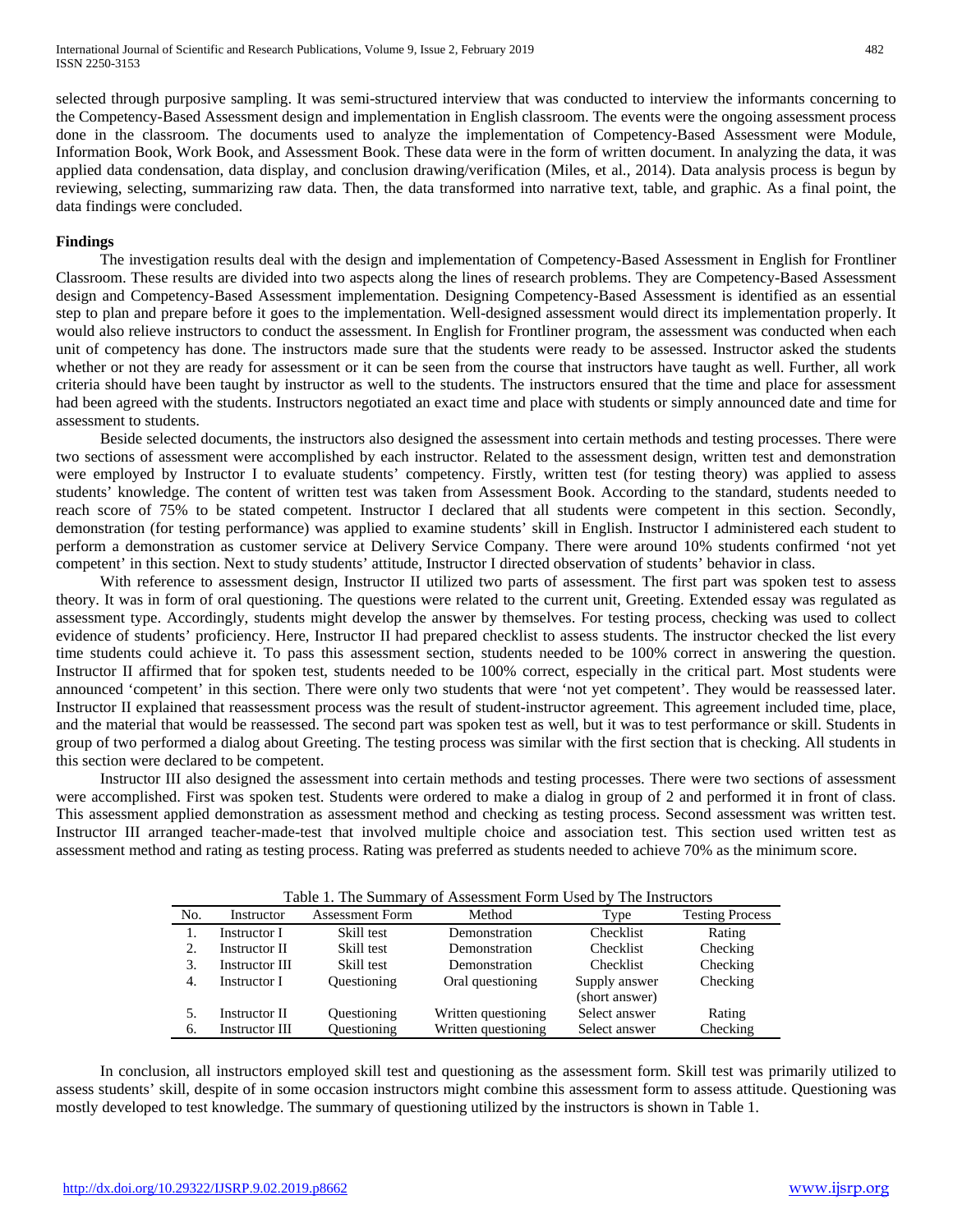



The implementation of Competency-Based Assessment process covers three ideas. They are conducting assessment activity, providing feedback and reassessment opportunities, and recording and reporting the result. The stage of the process is illustrated in figure 1. Executing the assessment in compliance with its technical regulation is fundamental to achieve basis purpose and desired output of this training and assessment. Largely, all the instructors implement Competency-Based Assessment in line with its procedure. The process of the assessment involves conducting assessment activity, providing feedback, reassessment opportunities, recording the result, and reporting the result. In assessment activity, the instructors made sure that Information Book and Work Book had been taught, conducted the assessment in agreed place and time, and assessed students' performance. The instructors gave feedback during and at the end of assessment activity. Next, they reassessed students who were the minimum score or 'not-yetcompetent'. The instructors, then, recorded and reported the result to the institution. Finally, the institution reported the result to the students at the final plenary session.

#### **Discussion**

The findings portrayed formerly will be discussed in this section compared to the relevant references dealing with the implementation of competency based assessment based on English curriculum. After entire work criteria had been taught to the students, the instructors asked the students whether or not they are ready for assessment. Making sure that the students were ready to be assessed is critical step before conducting the assessment. The instructors also ensured that the place and time for assessment had been agreed with the students. By announcing the time, the students could prepare properly and made them confident to deal with the assessment. Here, the students might appeal if they believed the assessment had not been carried out in accordance with the assessment planning and preparation. Assessment design must be developed and provided to all students prior to their assessment. By way of describing assessment plan and preparation, it has shown that the instructors systematically organized the actions in designing the assessment. Only a bit was skipped. The assessment tools or materials did not experiment first to an appropriate sample of people. As a matter of fact, designing suitable as well as convincing assessment was fairly consuming time, costing amount of expense, and involving several partakers. It was feasibly unmanageable for the instructors to trial the materials or tools before.

Competency-Based Assessment carried out in the agreed place and time with students. In one session of assessment, there was only one assessment method that was performed. Additionally, the other method was managed to the next session. The frequency of assessments should vary so it might represent adequate information to support sufficient reliability. The assessment treated to appraise not just students' knowledge, skill, and attitude, but also to enrich their proficiency to integrate, produce, and apply these competencies in performing real work activities.

The assessment of students' knowledge, skill, and attitude must involve careful and thorough examination of the extent to which students have demonstrated the work criteria. During the assessment, the instructors fostered various assessment methods. Sole use of one method might not afford a reliable result. Each competency should be measured more than one time, and in more than one way, for example by performing demonstration, oral questioning, and written questioning. This was arranged to collect evidence of students' performance from a range of sides. The assessment used to measure competencies should concentrate on units of competency by way of they might appear in real workplace in the role of 'how-to-do' rather than 'to-know-how'. As Drisko (2014) pointed out that the more real-world the assessment is, the more value the results hold for determining students' competency.

Another important consideration is to deliver feedback. Feedback from instructors is key source of information in the quality monitoring of students' performance and its developments. The assessment necessitates an instructor to arrange for feedback to the students. The feedback might embrace how far competency has been performed and what points the students must extend. Australian Skills Quality Authority (2015) affirmed that providing feedback exhibit fairness in the assessment process and grants a student to understand why a result was awarded. In practice, feedback was given during and in the end of assessment. The feedback contained correction related to the performance, description of weaknesses, and reinforcement of reassessment chance to each the student. On the other hand, it was also found that some instructors did not convey feedback as soon the assessment has finished because of lack of time. This gap might reduce response value both for students and the instructors. For the purpose of collecting feedback, developing student peer feedback becomes the solution to the insufficient assessment hours. Besides it will help the instructors to revise, appraise,